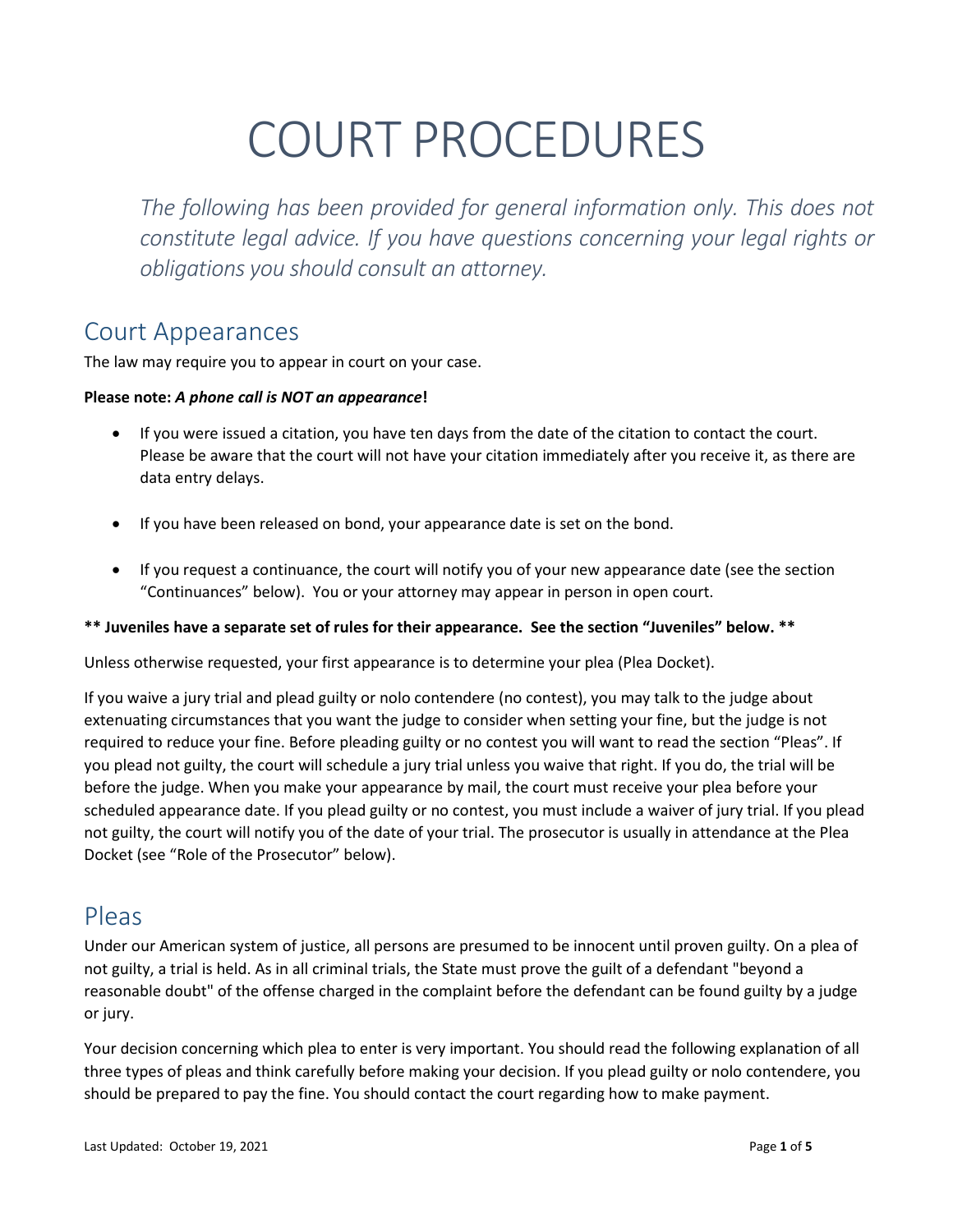**Plea of Guilty** – By a plea of guilty, you admit that the act is prohibited by law and that you committed the act charged. Before entering your plea of guilty, however, you should understand the following:

- *1.* In a trial, the State has the burden of proving that you violated the law. *The law does not require that you prove that you did not violate the law.*
- 2. You have the right to a trial to hear the State's evidence and to require the State to prove you violated the law; and
- 3. A plea of guilty may be used against your later in a civil suit if there was a traffic accident because *another party can say you were at fault or responsible for the accident because you plead guilty to the traffic charge*.

**Plea of Nolo Contendere (No Contest)** – A plea of nolo contendere means that you do not contest the State's charge against you. You will almost certainly be found guilty, unless you are eligible and successfully complete a driving safety course and/or court ordered probation. Also a plea of nolo contendere may not be used against you in a subsequent civil suit for damages.

**Plea of Not Guilty** – A plea of not guilty means you deny guilt, and that the State must prove the charge that it filed against you. If you plead not guilty, you need to decide whether to hire an attorney to represent you (see section "The Trial" below).

## The Trial

A trial in municipal court is a fair, impartial and public trial as in any other court. It will be conducted in accordance with the same rules of procedure and evidence as in any other court. Under Texas law, you may be brought to trial only after a sworn complaint is filed against you. A complaint is a document that alleges the act you are supposed to have committed and that the act is unlawful. You may be tried only for what is alleged in the complaint. You have the following rights in court:

- 1. The right to have notice of the complaint not later than the day before any proceedings;
- 2. The right to inspect the complaint before trial, and have it read to you at the trial;
- 3. The right to have your case tried before a jury, if you so desire;
- 4. The right to hear all testimony introduced against you;
- 5. The right to cross-examine witnesses who testify against you;
- 6. The right to testify on your behalf;
- 7. The right to not testify, if you so desire. If you choose not to testify, your refusal to do so may not be held against you in determining your innocence or guilt; and
- 8. You may call witnesses to testify on your behalf at the trial, and have the court issue a subpoena (court order) to any witnesses to ensure their appearance at the trial. The request for a subpoena may be oral or in writing.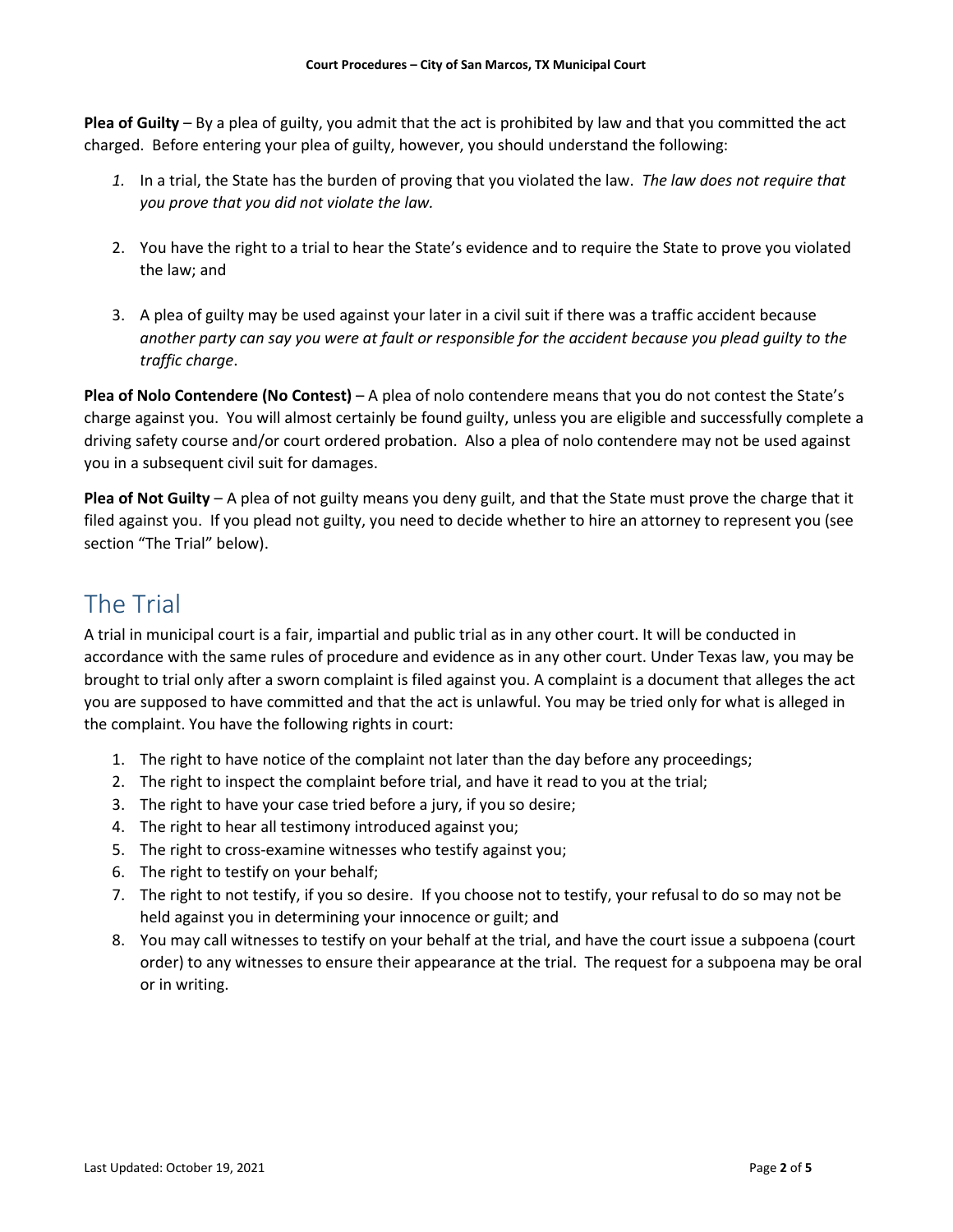If you choose to have the case tried before a jury, you have the right to question jurors about their qualifications to hear your case. If you think that a juror will not be fair, impartial or unbiased, you may ask the judge to excuse the juror. The judge will decide whether or not to grant your request. In each jury trial, you are also permitted to strike three members of the jury panel for any reason you choose, except an illegal reason (such as a strike based solely upon a person's race or gender).

If you choose a trial by jury, you will be required to appear at a pre-trial hearing. The pre-trial hearing is your opportunity to show the judge any exhibits, such as documents, you may want to enter into evidence at trial and determine if the item is admissible. The judge will also take the opportunity to explain jury trial procedures in greater detail.

# Judgment / Verdict

If the case is tried by the judge, the judge's decision is called a judgment. If the case is tried by a jury, the jury's decision is called a verdict.

In determining the defendant's guilt or innocence, the judge or jury may consider only the testimony of witnesses and any evidence admitted during the trial.

If you are found guilty by either the judge or Jury, the penalty will be announced at that time. You have the right to appeal your case. Payment options and alternatives are available.

#### Juveniles

The municipal court has jurisdiction over juveniles (persons ages 10-16) charged with most Class C misdemeanor offenses.

All juveniles are required to appear in open court for all proceedings in their cases. The parent or guardian of a juvenile charged in municipal court must be present in court with their child. Juveniles who fail to appear in court may have an additional charge of failure to appear filed against them. Juveniles who fail to appear or who fail to pay their fine will be reported to the Department of Public Safety who will suspend or deny issuance of a driver's license.

# Fines

The fine amount printed on the back of the citation or that you are given over the phone is the court's suggested fine, including court costs, for defendants who do not wish to appear in court.

The amount of fine assessed at trial, or after pleading guilty or nolo contendere and speaking to the judge, is determined only by the facts and circumstances of the case. Mitigating circumstances may reduce the fine, even if you are guilty. On the other hand, aggravating circumstances may increase the fine.

#### **All fines and fees are subject to change without notice.**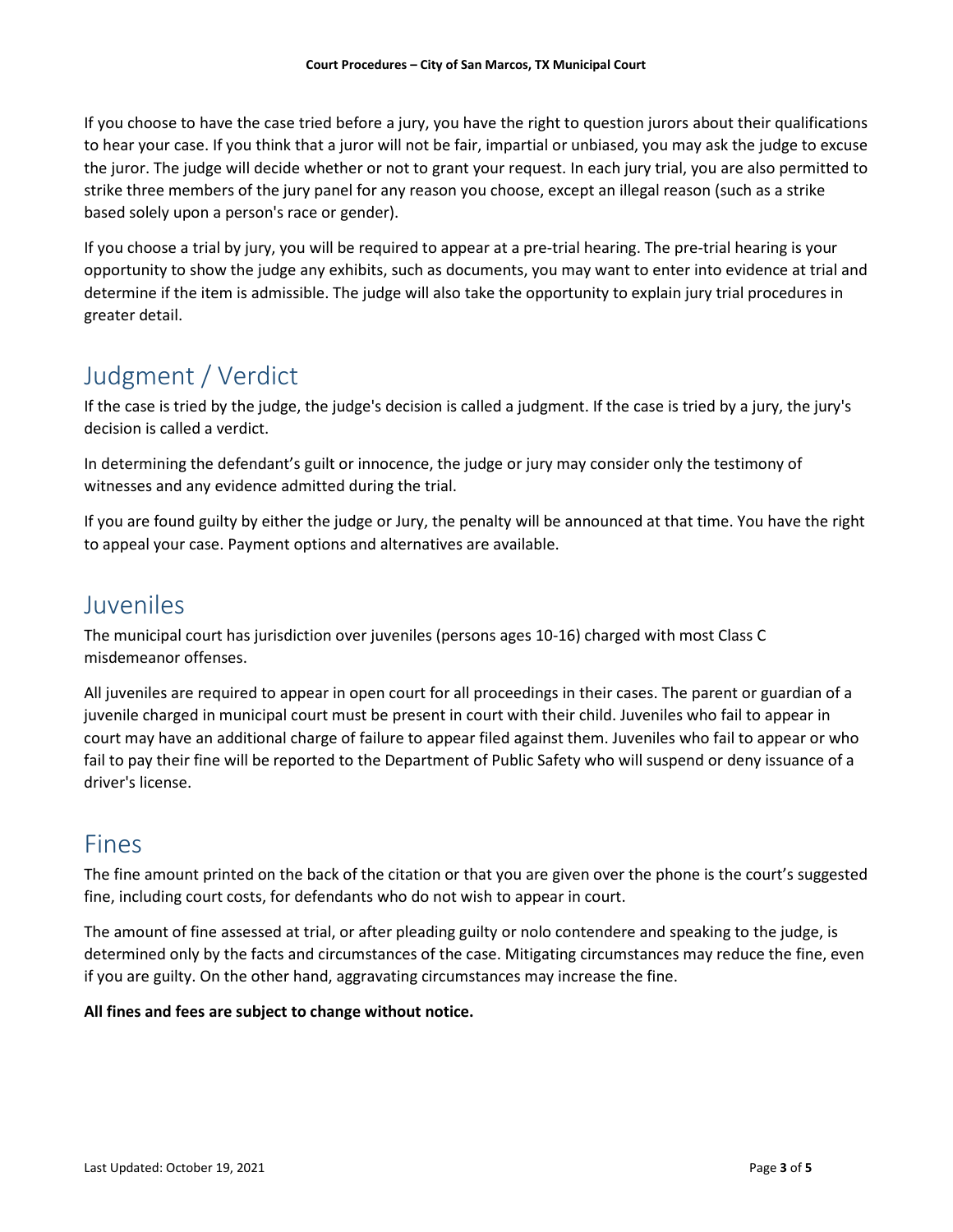## Fees and Court Costs

In addition to a fine, court costs mandated by state law will be charged. The costs are different depending on the offense. You need to check with the court for the amount that will be assessed to the violation for which you are charged. If you request a jury trial, an additional jury fee is assessed. If a warrant was served or processed by a peace officer, an additional \$50 fee is also assessed.

Court costs are assessed if you are found guilty at trial, if you plead guilty or nolo contendere, if your case is deferred for a driving safety course, or if your case is deferred and you are placed on unsupervised probation. If you are found not guilty, court costs cannot be assessed.

## Driving Safety Courses

If you are charged with a traffic offense, you may be eligible to take a driving safety course (DSC) to dismiss the charge. To be eligible for this option, you must meet the following conditions:

- 1. Have a valid Texas driver's license, or if part of an active military family have a valid driver's license from another state.
- 2. Are NOT currently holding a commercial driver's license (CDL). **CDL holders are not eligible to take a driving safety course to dismiss a traffic offense**.
- 3. Have current liability insurance coverage
- 4. Have NOT requested and/or have taken a driving safety course or motorcycle operator course for a traffic offense within the last 12 months of the infraction date for any other court.
- 5. Are NOT currently taking the course for another traffic violation, in any other court.
- 6. Have not been issued a citation for one of the following offenses:
	- a. Speeding 25 MPH or more over the posted speed limit
		- b. Any traffic citation in a work/construction zone with workers present
		- c. Passing a school bus

You cannot sign up for DSC until the Court has received the original ticket from the officer. You will complete an affidavit and be given instructions for completing the course. The administrative fee is \$144. If the charge was Speeding in a School Zone, then the administrative fee will be \$169.

At the time of the request, you must present a valid driver's license, proof of financial responsibility (liability insurance), and a plea of guilty or no contest.

**If you were operating a motorcycle**, you must take a motorcycle operator's training course.

**If you were the driver charged with not wearing a safety belt or transporting a child not in a safety belt or child passenger safety seat system**, you must take a driving safety course that has four hours of instruction about seat belts and child passenger safety seat systems